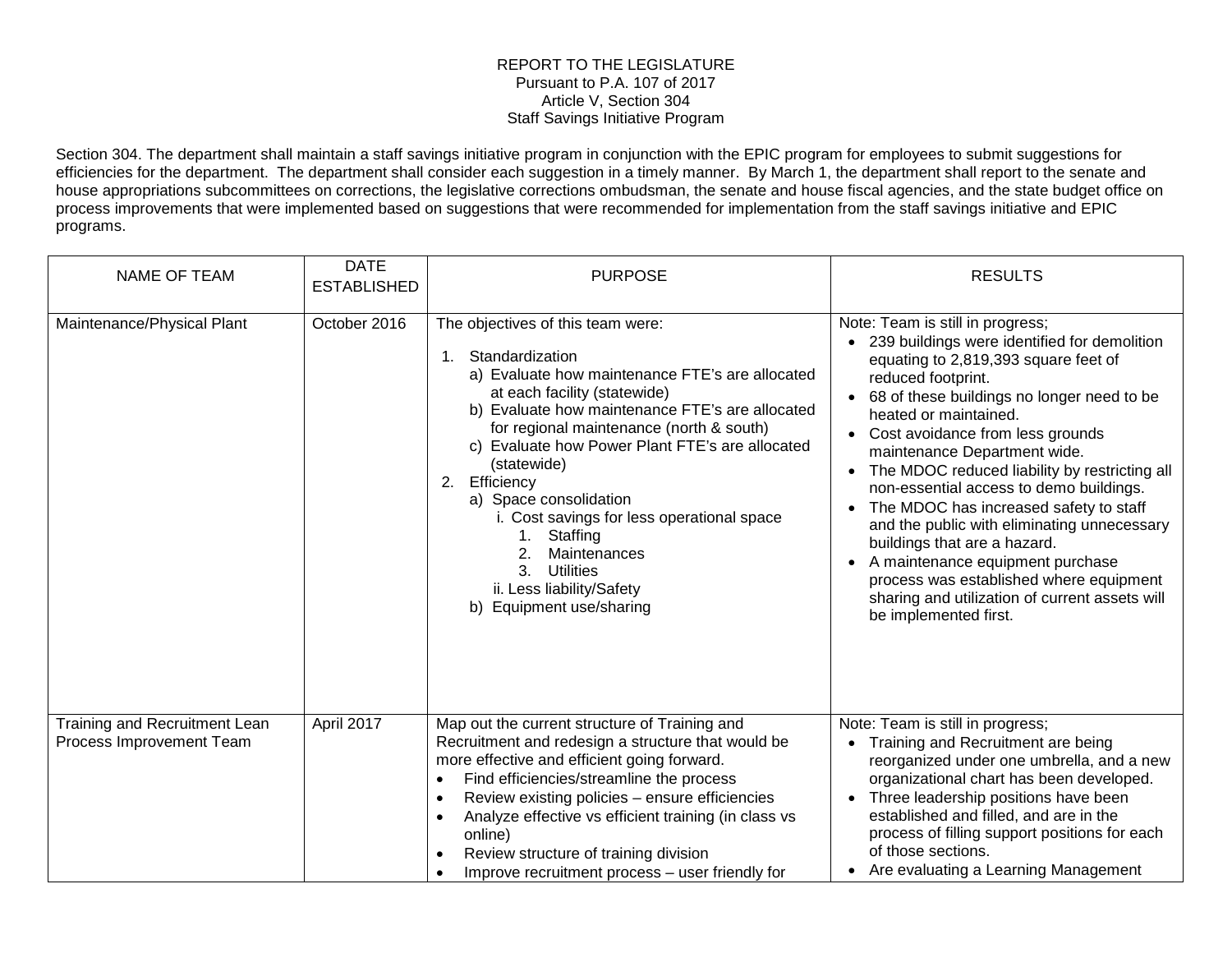|                                                           |             | process for applicants that gets quality staff in a<br>timely fashion. Find ways to attract and retain the<br>right talent<br>Identify ways to overcome geographical challenges<br>in recruitment and the delivery training<br>Identify ways to develop MDOC training that is<br>$\bullet$<br>focused on staff and offender success, is mission<br>driven, and incorporates best practices to ensure<br>the creation of a professional workforce that is<br>ready for virtually any situation<br>Review and redesign the re-certification process,<br>ensure proper parameters are in place, and that is<br>well defined<br>Review the Corrections Officers Training Council's<br>purpose/charter and determine if the council is still<br>needed, or how their role positively supports MDOC<br>training<br>Updated graduation ceremony for Corrections<br><b>Officers</b> | Systems that will improve training,<br>development and delivery.<br>• Are evaluating dedicated facility space in<br>the Northern and the Southern part of the<br>state to hold Correction Officer academies.<br>• Are reviewing options to offer competitive<br>pay for hard to fill Health Care positions.<br>• Have established multiple interview<br>locations throughout the state to make it<br>more convenient for applicants.<br>Are conducting a comprehensive review of<br>curriculum to determine what delivery<br>method is most effective and cost efficient<br>(classroom vs. computer based training)<br>based on program, module and audience.<br>• Have reestablished leadership training for<br>identified staff.<br>Improvements have been made to the<br>Corrections Officer Graduation Ceremony to<br>make it more recruit/family oriented.<br>Will be launching a recruitment/advertising<br>campaign to attract more applicants.<br>Will be investing in technology to assist<br>recruitment staff (cell phones, laptops, etc),<br>including applicant tracking software.<br>Will be conducting TB tests at the Academy<br>to expedite the on-boarding process for new<br>departmental employees. |
|-----------------------------------------------------------|-------------|-----------------------------------------------------------------------------------------------------------------------------------------------------------------------------------------------------------------------------------------------------------------------------------------------------------------------------------------------------------------------------------------------------------------------------------------------------------------------------------------------------------------------------------------------------------------------------------------------------------------------------------------------------------------------------------------------------------------------------------------------------------------------------------------------------------------------------------------------------------------------------|-------------------------------------------------------------------------------------------------------------------------------------------------------------------------------------------------------------------------------------------------------------------------------------------------------------------------------------------------------------------------------------------------------------------------------------------------------------------------------------------------------------------------------------------------------------------------------------------------------------------------------------------------------------------------------------------------------------------------------------------------------------------------------------------------------------------------------------------------------------------------------------------------------------------------------------------------------------------------------------------------------------------------------------------------------------------------------------------------------------------------------------------------------------------------------------------------------------------------|
| <b>FOA Probation Sentencing</b><br>Specialist (PSS) Pilot | August 2016 | To establish a pilot and create a Probation Sentencing<br>Specialist (PSS) who would examine all Presentence<br>Investigation Report (PSI) that were written on<br>defendants that fell into the Straddle Cell category on<br>Sentencing Guidelines. The PSS would review the<br>PSI after completion by the agent and review of the<br>supervisor. If probation is a possible disposition for the<br>offender, the PSS would determine if a community                                                                                                                                                                                                                                                                                                                                                                                                                      | In August 2016, a PSS Pilot was implemented in<br>Regions 4b and 9 due to their high collective<br>PCR of 46.3%. After the first eight months of<br>operation the combined average PCR for these<br>Regions had been reduced to 37.9%. As a<br>result of the success of the pilot, FOA<br>established four Probation Sentencing Specialist<br>positions that fully begin their duties in June of                                                                                                                                                                                                                                                                                                                                                                                                                                                                                                                                                                                                                                                                                                                                                                                                                        |